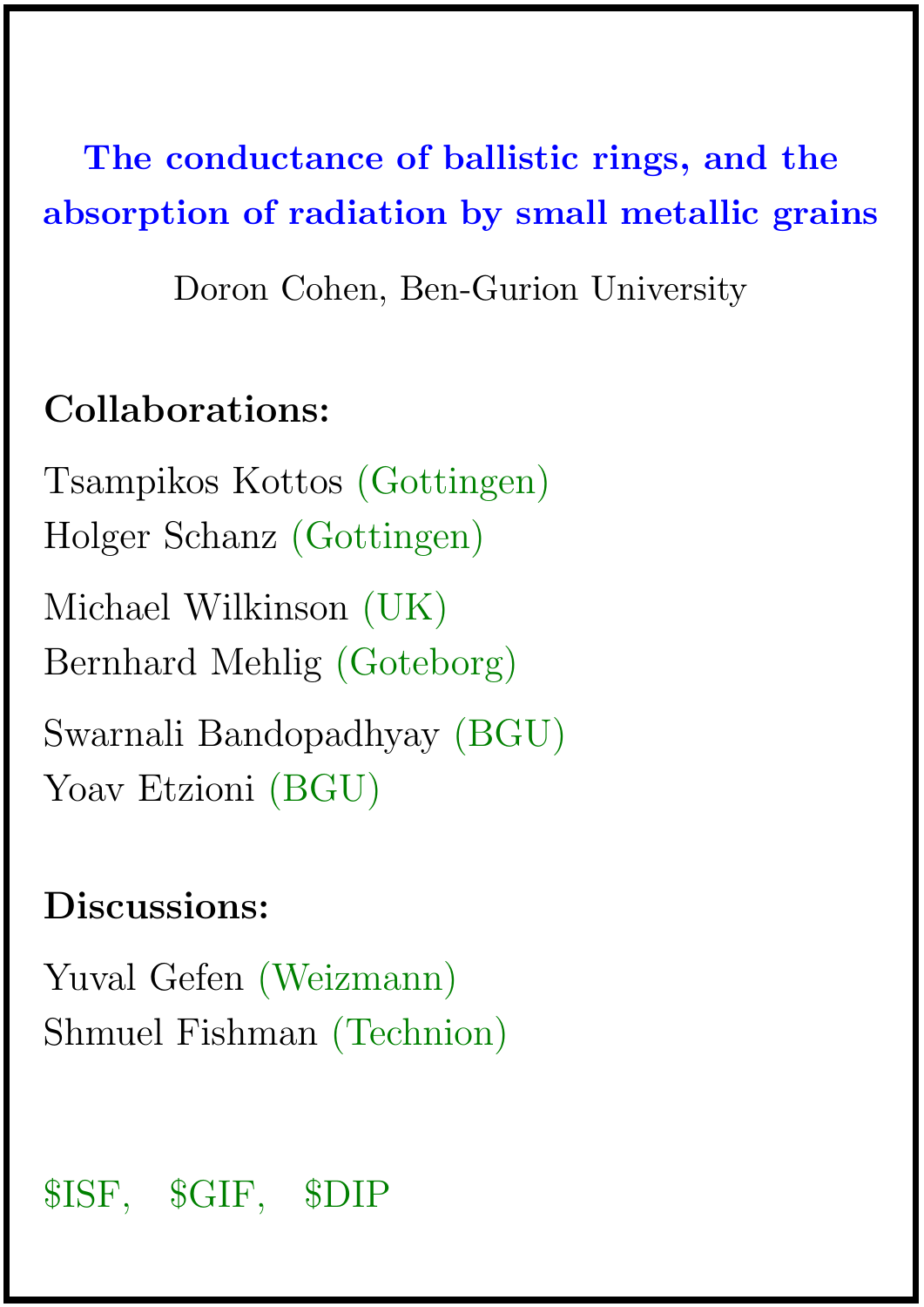### **References**

"Rate of energy absorption by a closed ballistic ring", D. Cohen, T. Kottos and H. Schanz, cond-mat/0505295, JPA (2006).

"Semilinear response" [absorption of metallic grains], M. Wilkinson, B. Mehlig and D. Cohen, cond-mat/0512070, EPL (2006).

Multi-mode conductance [classical], D. Cohen and Y. Etzioni, cond-mat/0504756, JPA (2005).

Multi-mode conductance [quantum], with S. Bandopadhyay and Y. Etzioni, cond-mat/0603484, EPL (2006). cond-mat/0607746.

Google "Doron Cohen" http://www.bgu.ac.il/∼dcohen cond-mat archive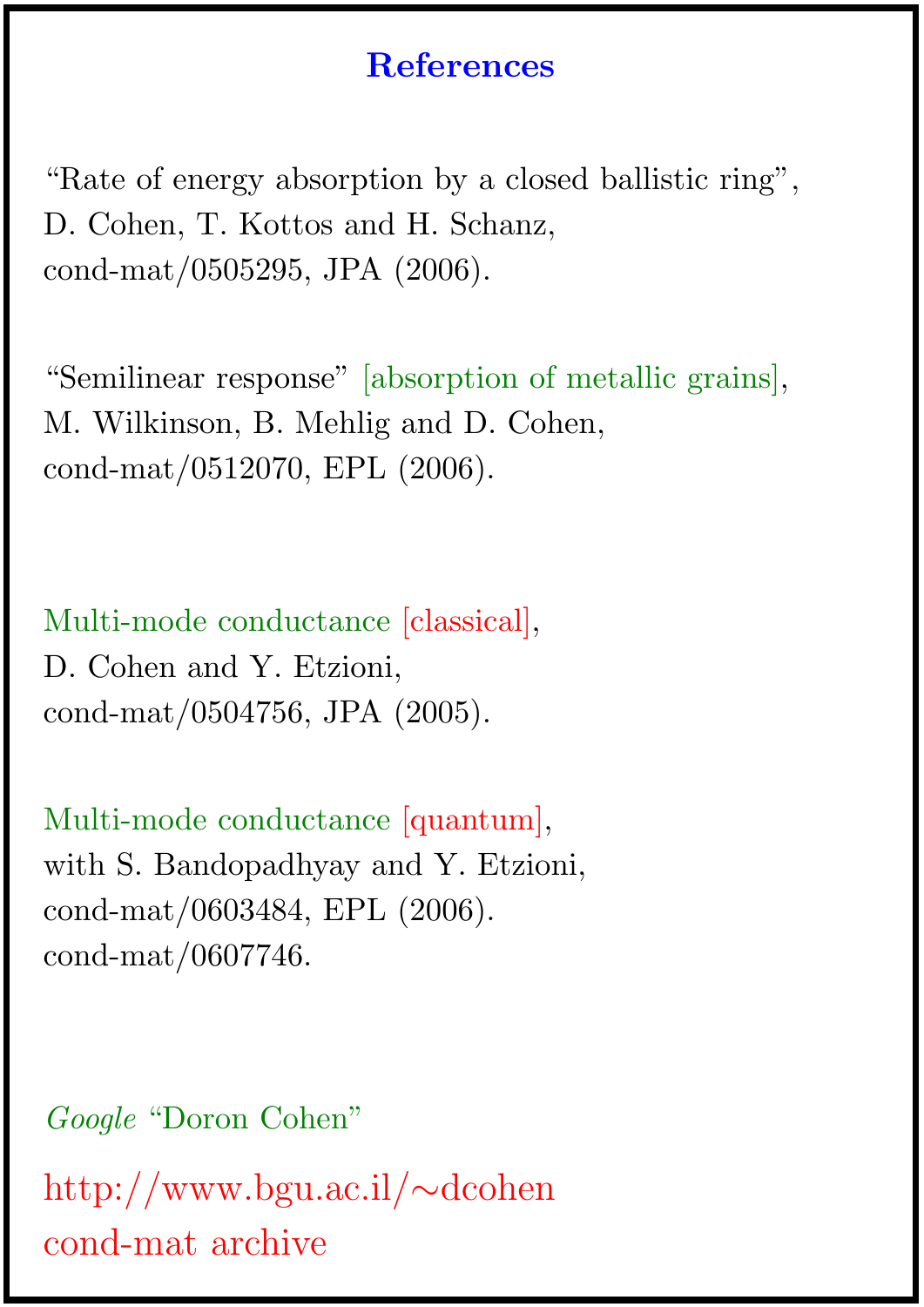### Driven Systems

Non interacting "spinless" electrons.

Held by a potential (e.g. AB ring geometry).  $\mathcal{H}(Q, P; X(t)) =$  quantized chaotic system  $X =$  some parameter in the Hamiltonian

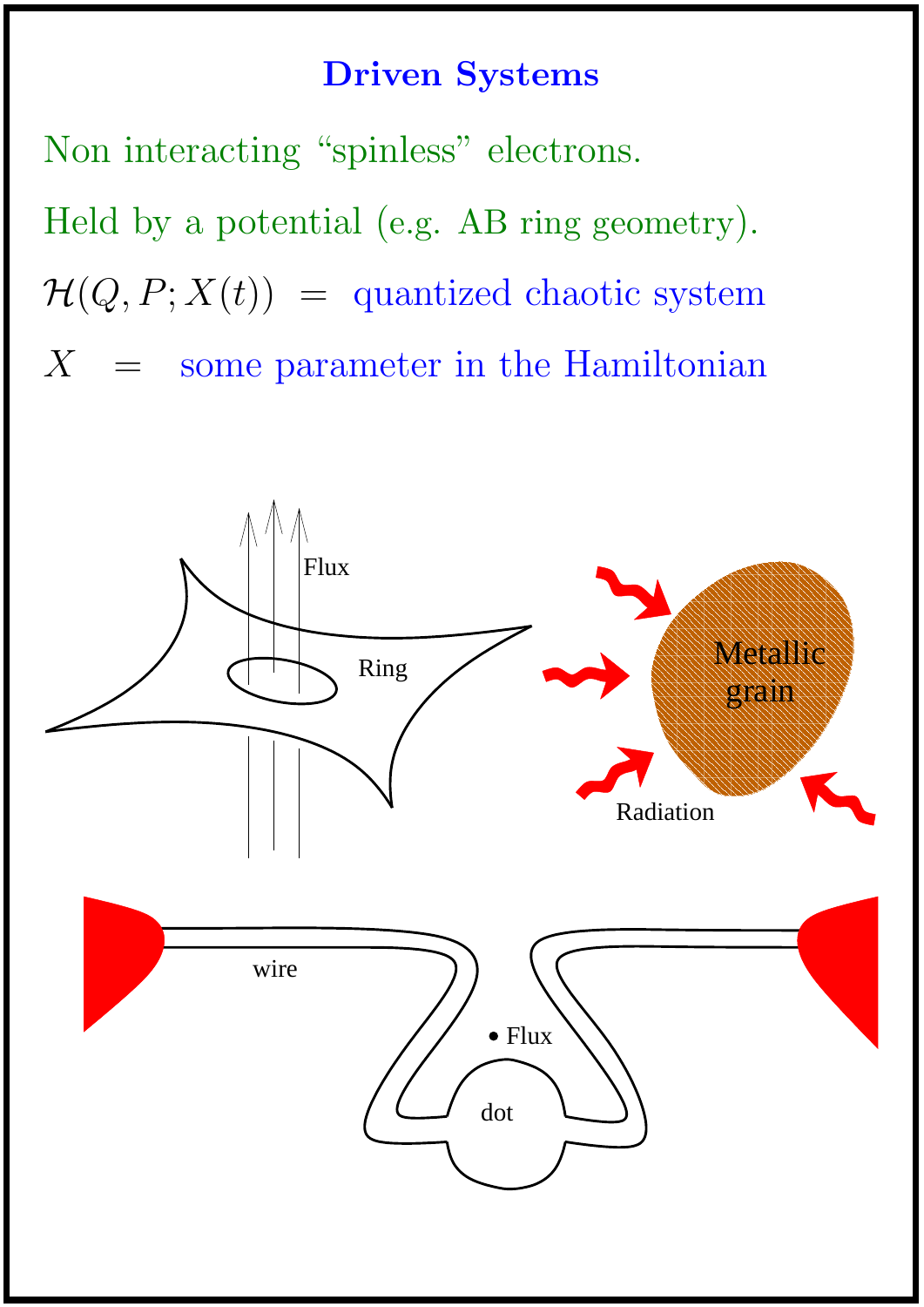# "Quantum Chaos"

 $\mathcal{H}(Q, P; X(t)) =$  quantized chaotic system  $X =$  some parameter in the Hamiltonian

Universality on small energy scales  $(\propto \hbar^d)$ Fingerprints on larger energy scales  $(\propto \hbar)$ 

### Questions:

How is the  $\hbar^d$  scale reflected in the response??? How is the  $\hbar$  scale reflected in the response???

The message:

The Kubo formalism should be revised ⇒ Semi-linear response theory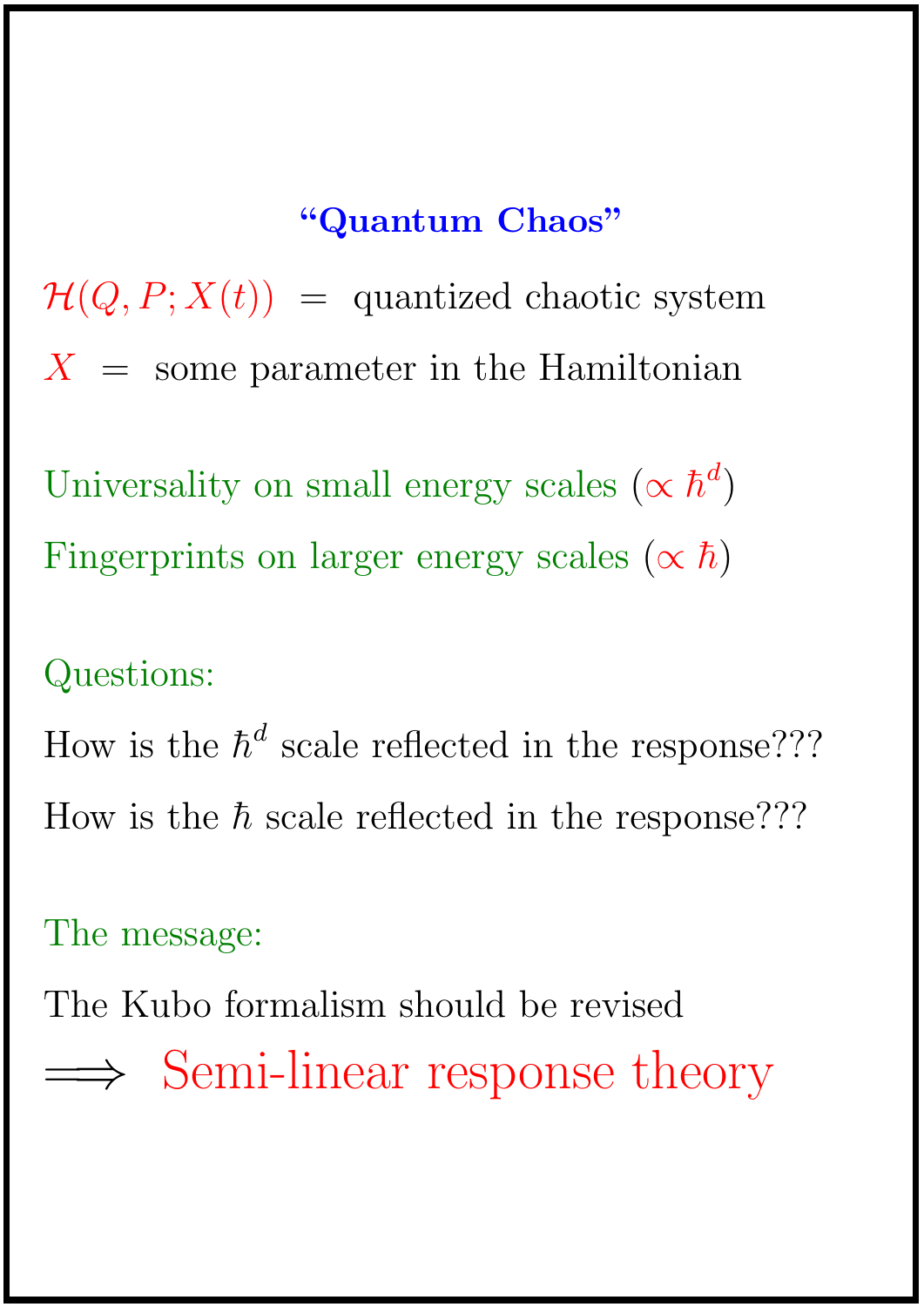### The main idea

There are circumstance in which the rate of energy absorption depends on the possibility to make connected sequences of transitions.

The energy landscape of a quantized chaotic system is not uniform: The perturbation matrix may have structures and sparsity.

Even if the matrix elements are very large (on the average), still bottlenecks may lead to the suppression of the absorption rate.

The Kubo formalism should be revised! (\*)

(∗) However, the Kubo formula becomes valid if one assumes strong environmentally-induced relaxation.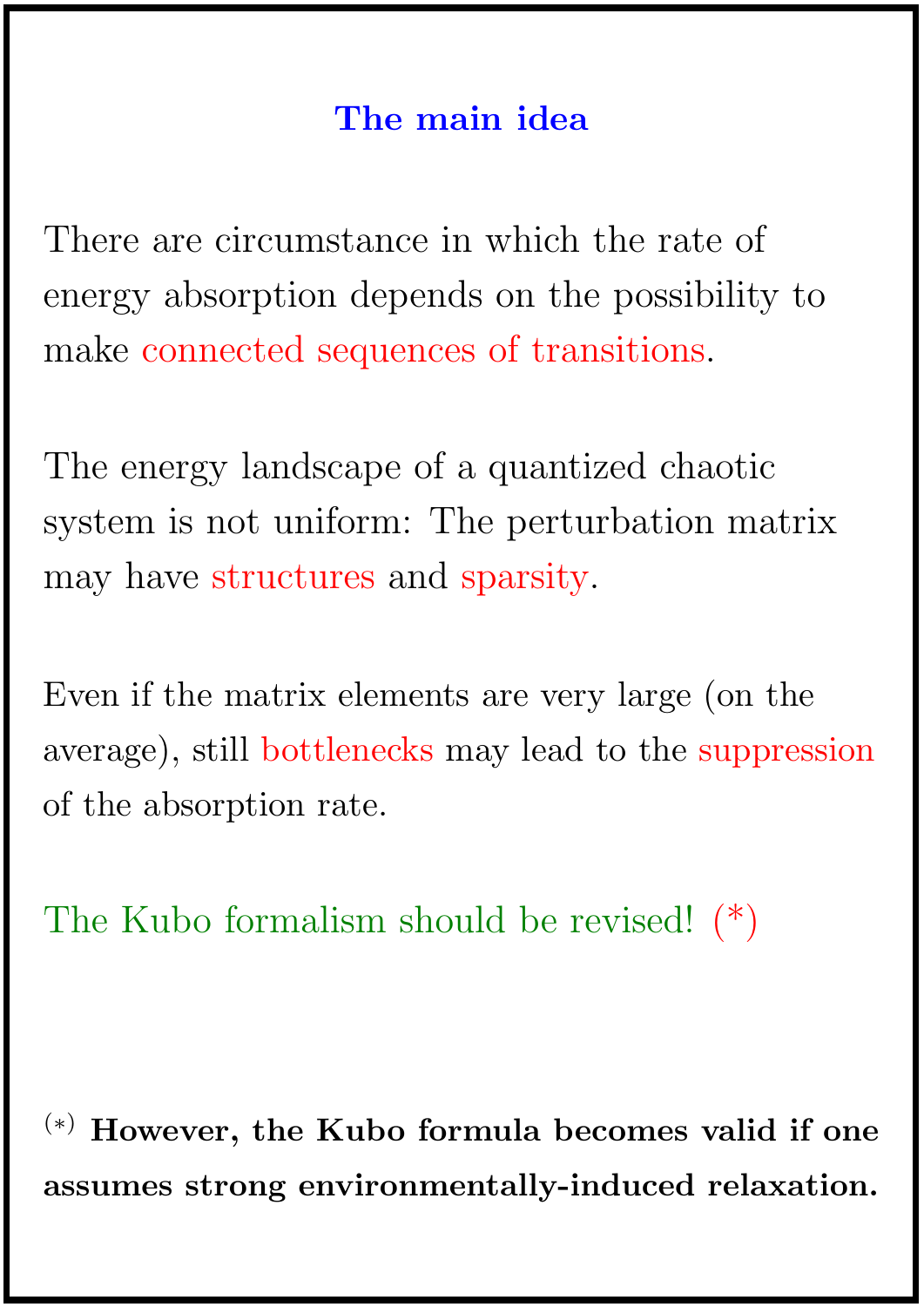Type of structures

 $\mathcal{H} \quad \longmapsto \quad \text{diag}\{E_n\} \ + \ X(t) \ \mathcal{I}_{nm}$ 



We are going to assume that FGR is valid!

#### Other issues:

Basko, Skvortsov, Kravtsov [PRL 2003] - weak localization D.C. , Kottos [PRL 2000] - non-perturbative response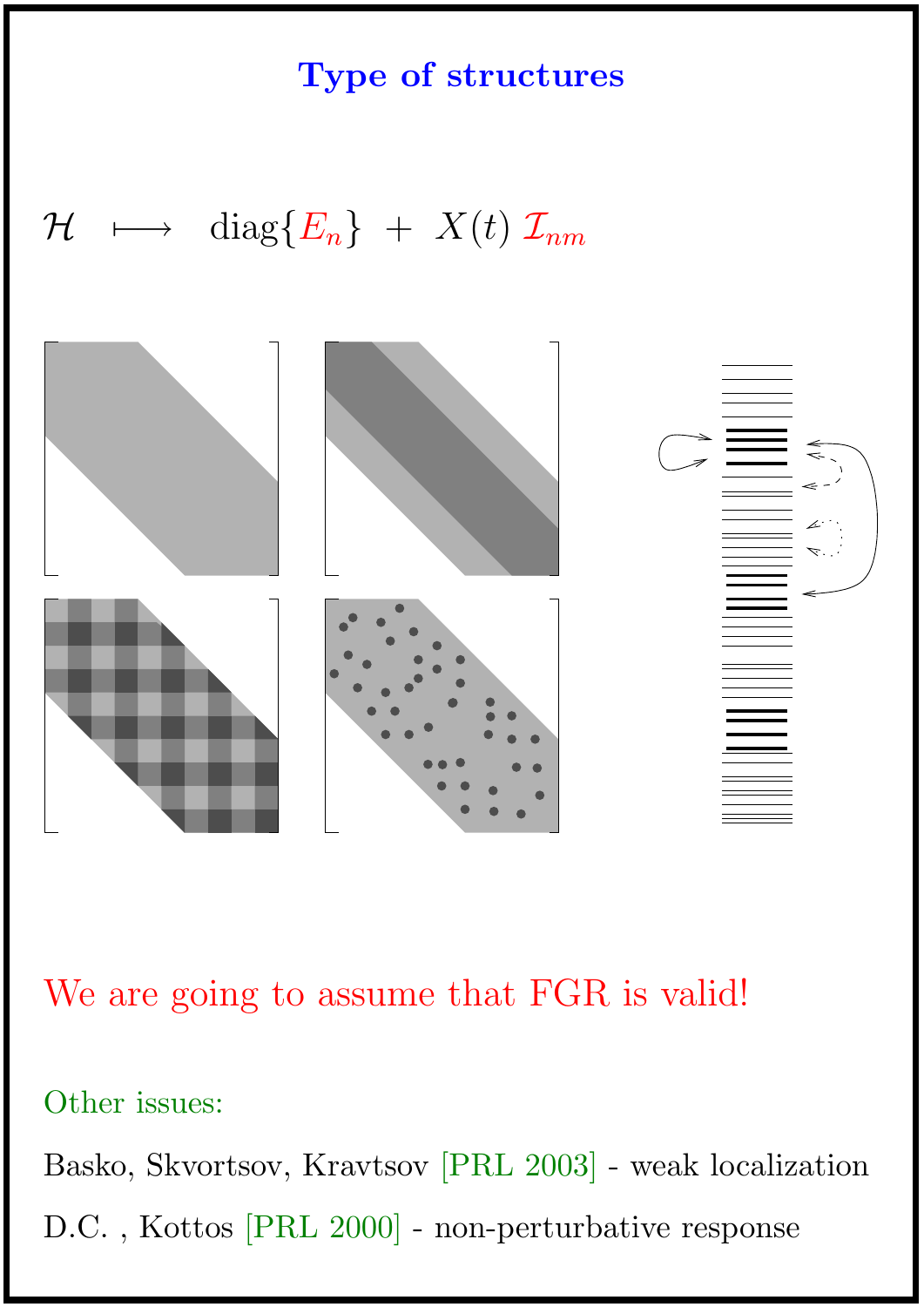### Main application - conductance of rings



 $G_{\rm Drude} =$  $e^2$  $2\pi\hbar$  ${\mathcal M}$  $\ell$ L + weak localization corrections  $L =$  perimeter of the ring  $\ell$  = mean free path

 $\binom{!}{\cdot}$  Diffusive ring:  $\ell \ll L$ ??? Ballistic ring:  $\ell \gg L$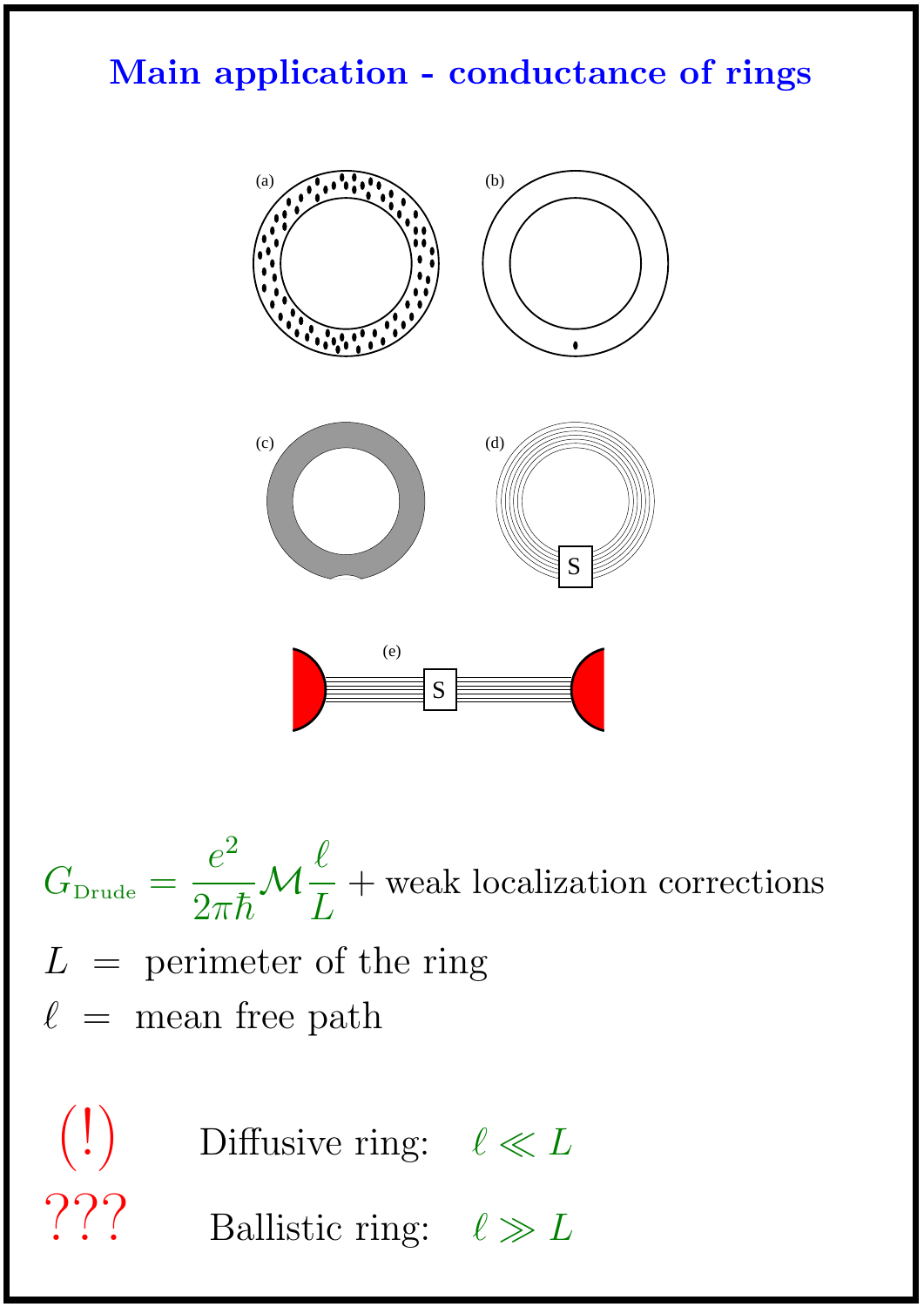## The definition of G

 $\mathcal{H}(Q, P; X(t)) =$  quantized chaotic system

- $X =$  some parameter in the Hamiltonian  $\dot{X}$  = rate of the driving
- $E = \langle \mathcal{H} \rangle =$  the energy of the system  $\dot{E}$  = rate of energy absorption

# $\dot{E}$  =  $G \dot{X}^2$

Importent to remember:

The dissipation coefficient  $G$  reflects the stochastic-like diffusion  $D<sub>E</sub>$  in energy space.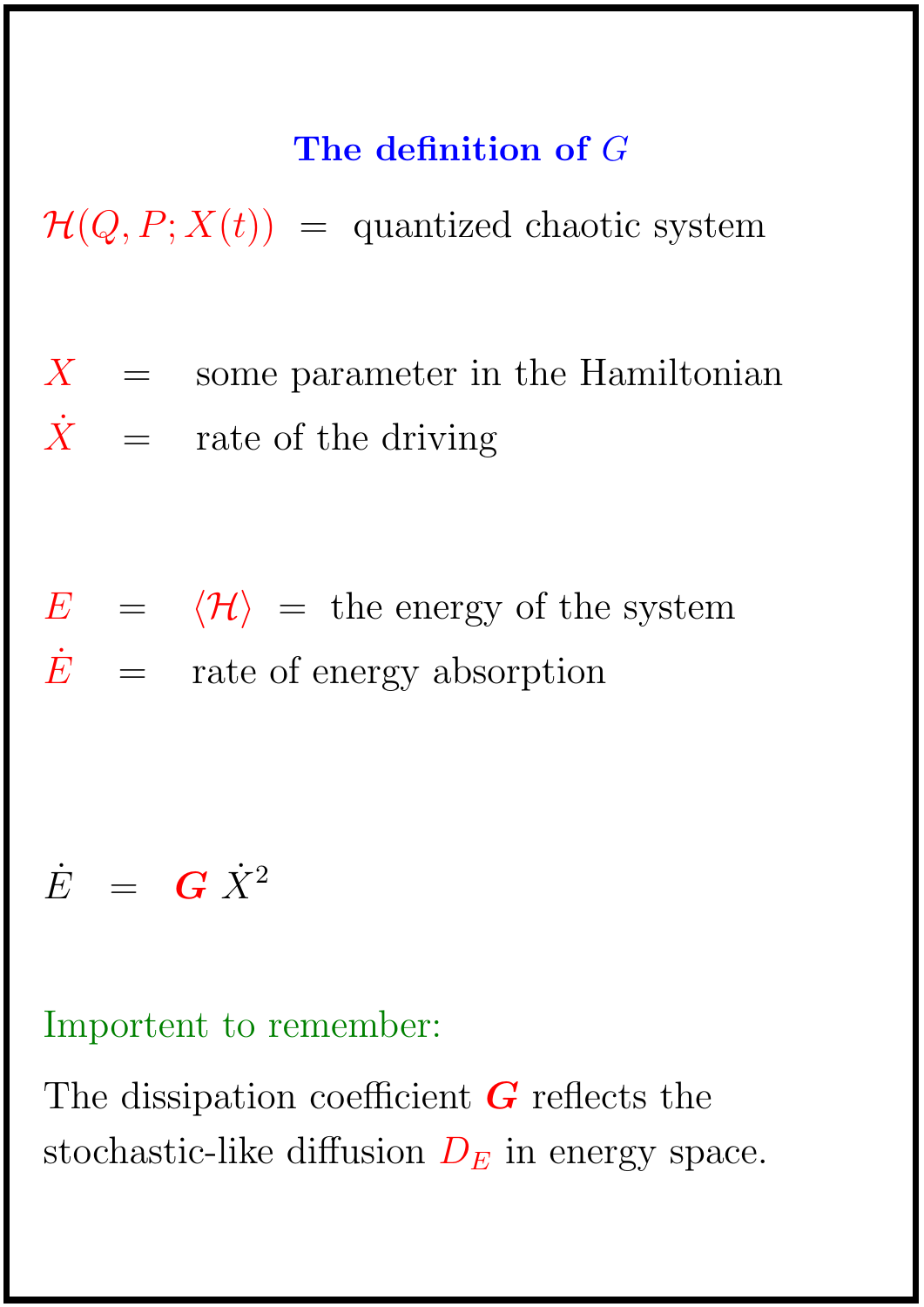#### Semi-linear Response

Joule law:

 $\dot{E}$  =  $G \dot{X}^2$ 

More generally:

$$
\dot{E} = \int \frac{d\omega}{2\pi} G(\omega) |\dot{X}_{\omega}|^2 = \int \alpha(\omega) F(\omega) d\omega
$$

#### leading to

$$
F(\omega) \mapsto \lambda F(\omega) \qquad \Longrightarrow \qquad \dot{E} \mapsto \lambda \dot{E}
$$
  

$$
F(\omega) \mapsto \sum_{i} F_{i}(\omega) \qquad \Longrightarrow \qquad \dot{E} \mapsto \sum_{i} \dot{E}_{i} .
$$

But we shall find circumstance such that  $\dot{E}$  =  $\bigg[$  $\mu(\omega)\left[F(\omega)\right]^{-1}d\omega\Big]^{-1}$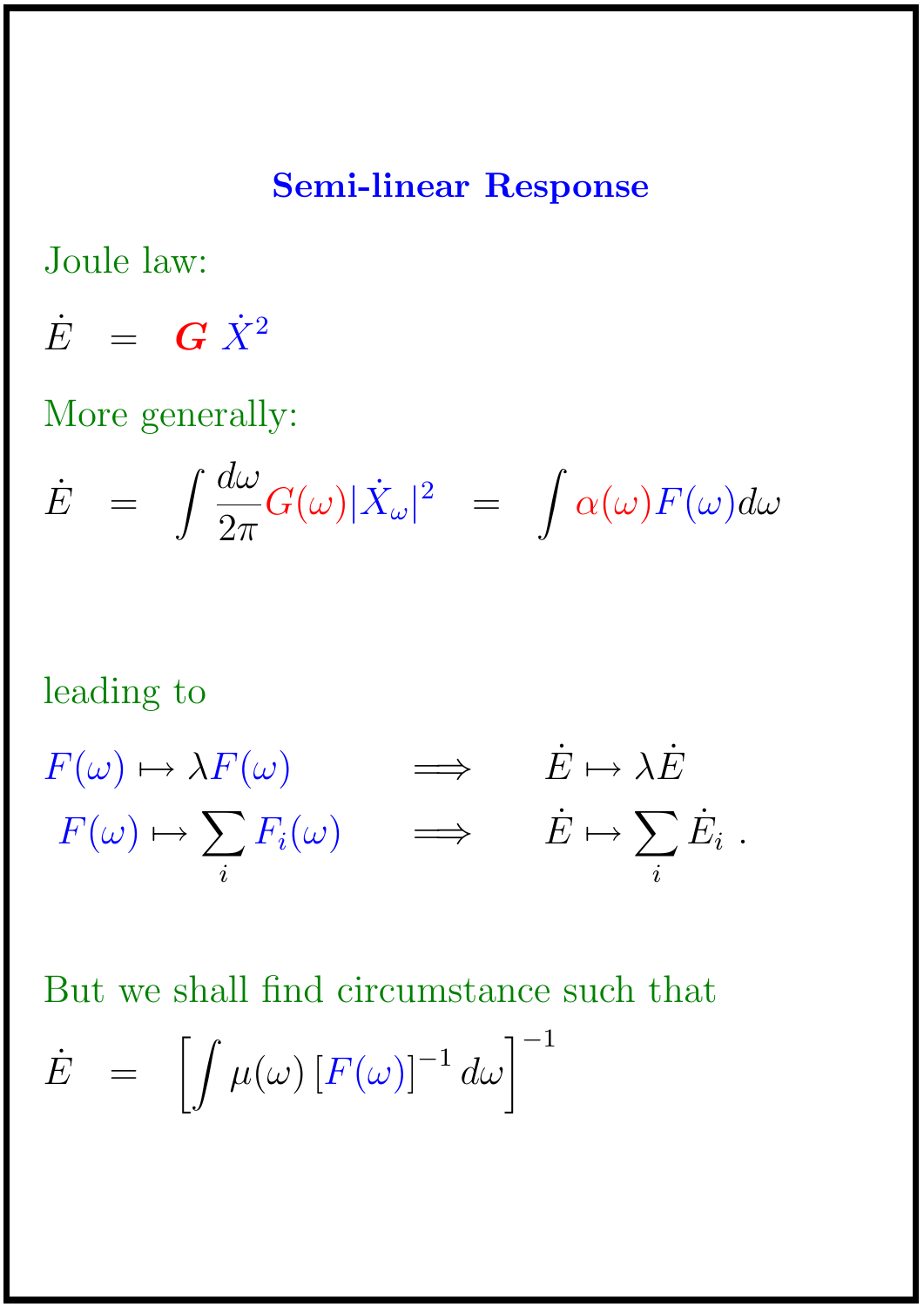### The Kubo formula and Drude

The Kubo formula

$$
G = \varrho_F \times \frac{1}{2} \int_{-\infty}^{\infty} \langle \langle \mathcal{I}(\tau) \mathcal{I}(0) \rangle \rangle \, d\tau
$$

The Drude assumption

 $\langle\langle \mathcal{I}(\tau )\mathcal{I}(0)\rangle\rangle =$  $\int e$ L  $v_F$  $\setminus^2$  $\mathrm{e}^{-(v_F/\ell)\tau}$ 

Hence

$$
G_{\text{Drude}} = \frac{e^2}{2\pi\hbar} \mathcal{M}\frac{\ell}{L}
$$

The quantum mechanical calculation:

 $\begin{array}{lcl} \bm{G} & = & \pi \hbar (\varrho(E_F))^2 \; \langle \langle | \mathcal{I}_{mn} |^2 \rangle \rangle \end{array}$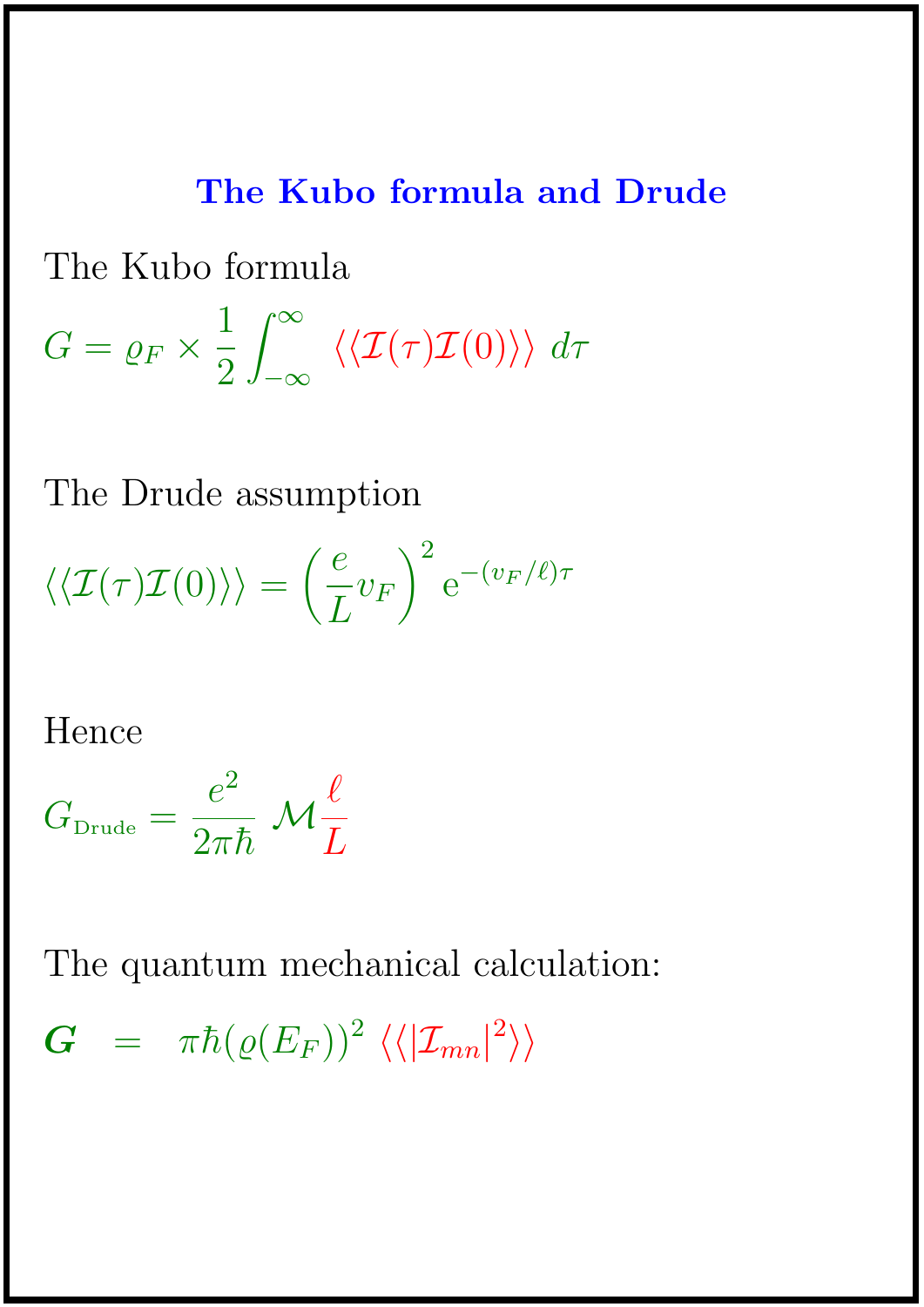### From FGR to the Kubo formula

$$
\mathcal{H} \mapsto E_n \delta_{nm} + W_{nm}
$$
\n
$$
W_{nm} = i\dot{X} \frac{\hbar \mathcal{I}_{nm}}{E_n - E_m}
$$
\n
$$
w_{nm} = \frac{2\pi}{\hbar} \delta_{\Gamma} (E_n - E_m) |W_{nm}|^2
$$
\n
$$
D_E = \pi \hbar \varrho(E) \langle \langle |\mathcal{I}_{mn}|^2 \rangle \rangle \times \dot{X}^2
$$
\n
$$
\dot{E} = \pi \hbar (\varrho(E_F))^2 \langle \langle |\mathcal{I}_{mn}|^2 \rangle \rangle \times \dot{X}^2
$$
\n
$$
G = \pi \hbar (\varrho(E_F))^2 \langle \langle |\mathcal{I}_{mn}|^2 \rangle \rangle
$$

 $\boldsymbol{G} = \pi \hbar \sum$  $n,m$  $|\mathcal{I}_{mn}|^2 \delta_T (E_n - E_F) \delta_F (E_m - E_n)$ 

$$
\delta_{\Gamma}(E_n - E_m) \rightarrow \frac{1}{\Gamma} F\left(\frac{E_n - E_m}{\Gamma}\right)
$$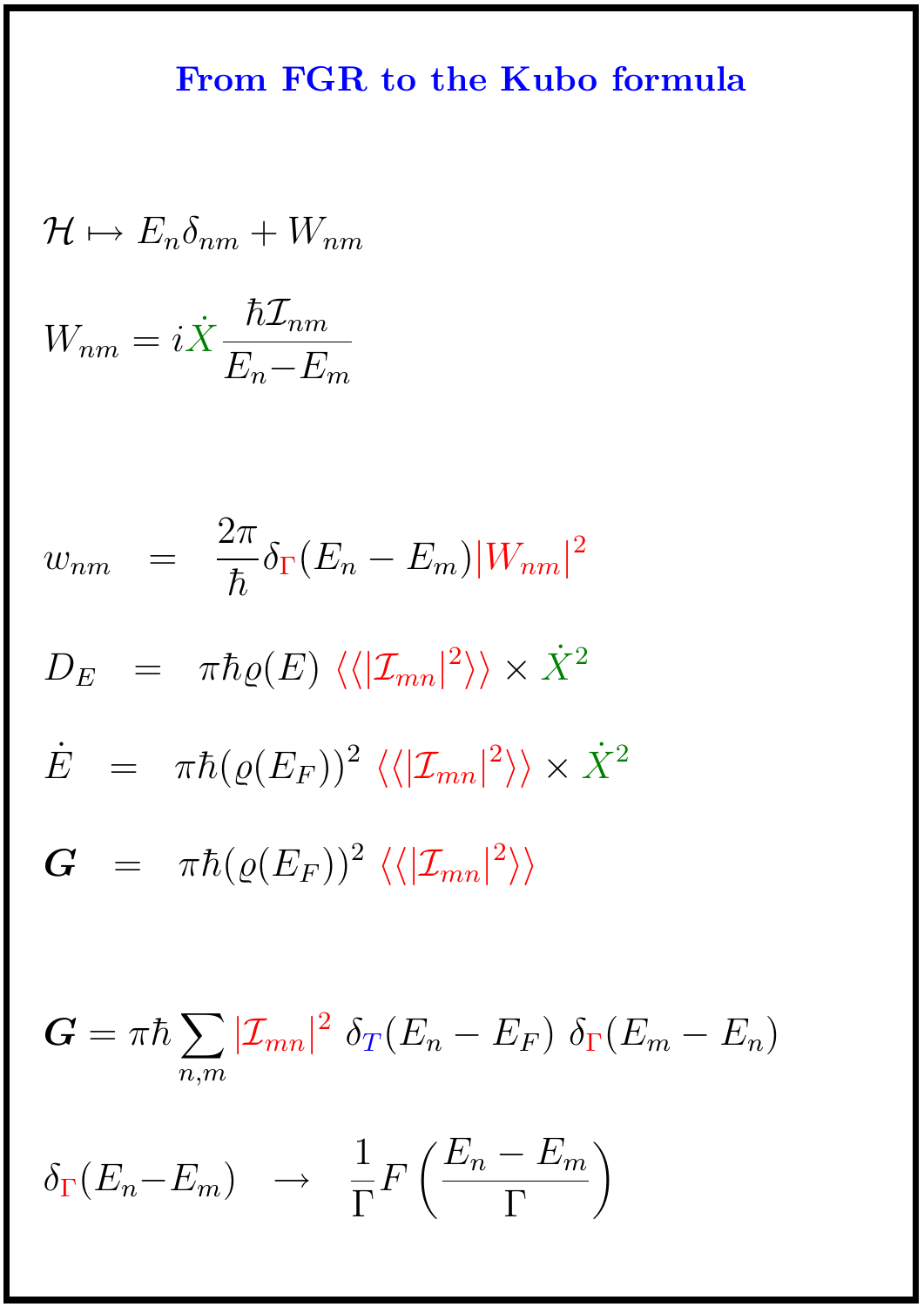### Beyond the Kubo formula



 $w_{nm}^{-1}$ resistor between node  $n$  and node  $m$ D −1 resistivity of the network

The dimensionless transition rates are

$$
\mathsf{g}_{nm} = \frac{|I_{nm}|^2}{(n-m)^2} \frac{1}{\gamma} F\left(\frac{n-m}{\gamma}\right)
$$

$$
\mathbf{g}\Big|_{\text{Meso}} \approx \left[\frac{1}{N}\sum_{n}^{N}\left[\frac{1}{2}\sum_{m}(m-n)^2\mathbf{g}_{nm}\right]^{-1}\right]^{-1}
$$

$$
\mathbf{g}\Big|_{\text{Kubo}} = \left[\frac{1}{N}\sum_{n}^{N}\left[\frac{1}{2}\sum_{m}(m-n)^{2}\mathbf{g}_{nm}\right]\right]
$$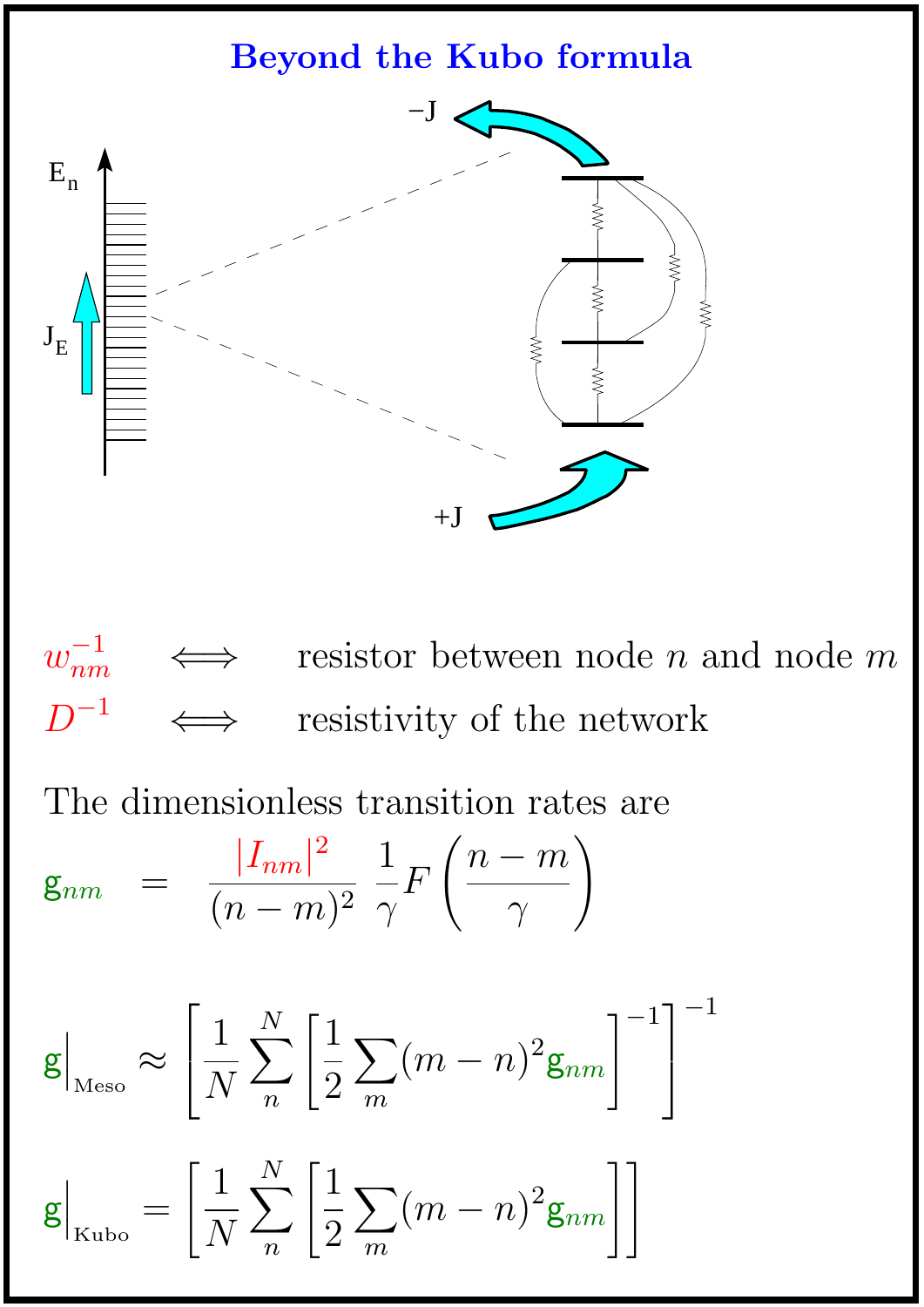### Problem No.1 - single mode conductance



$$
G_{\text{Landauer}} = \frac{e^2}{2\pi\hbar} \ g_{cl}
$$

$$
G_{\text{Drude}} = \frac{e^2}{2\pi\hbar} \left(\frac{g_{cl}}{1 - g_{cl}}\right)
$$

$$
G_{\text{Messscopic}} \quad \approx \quad \frac{e^2}{2\pi\hbar} \, \left(1 - g_{cl}\right)^2 \, g_{cl}
$$

### where

 $g_{cl}$  = the average transmission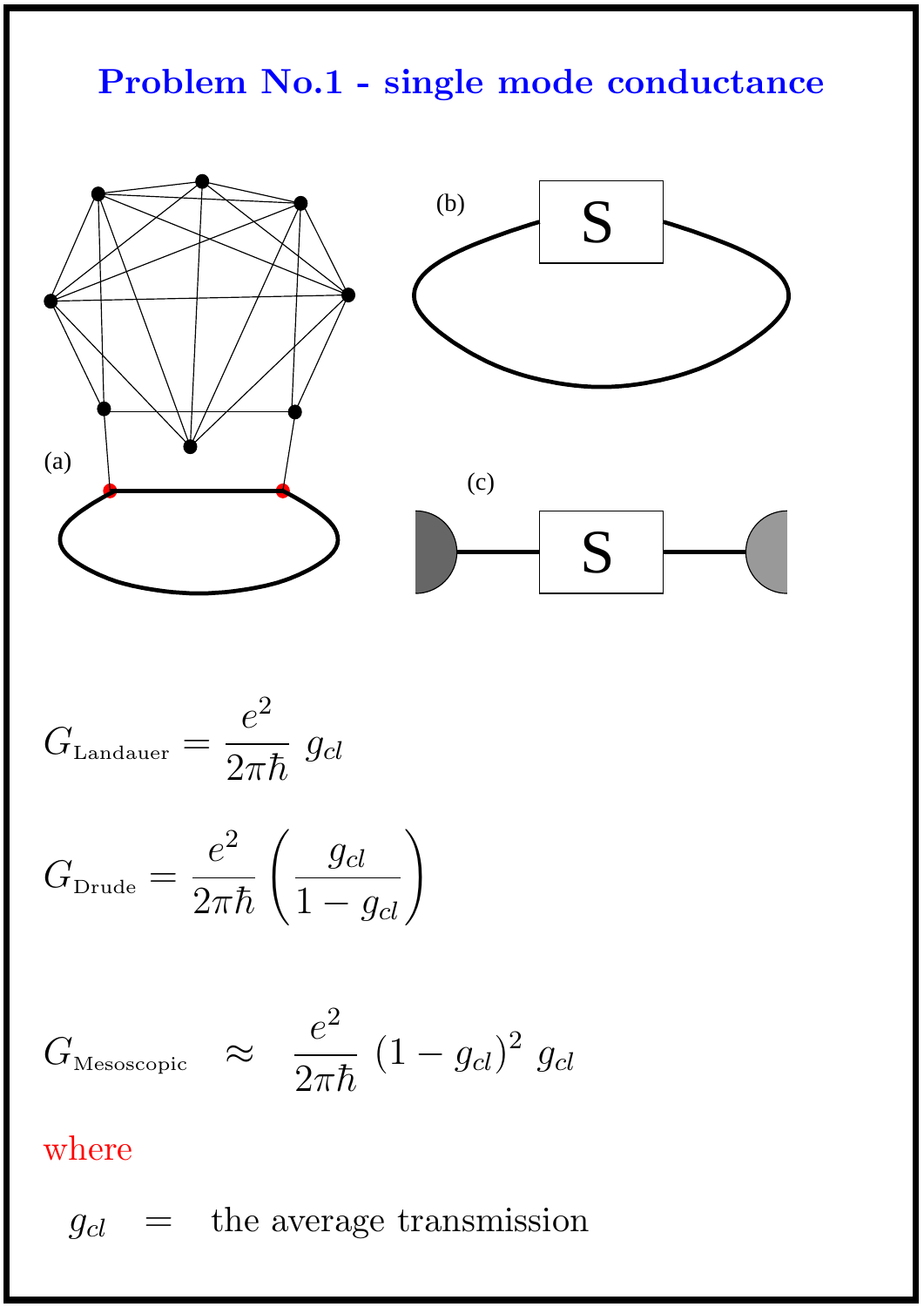### The perturbation matrix



For structured matrix algebraic average is wrong! Therefore the "classical" result is not obtained.

How is the coarse grained diffusion determined?

$$
\langle \langle D_E \rangle \rangle = [\overline{1/D_E}]^{-1}
$$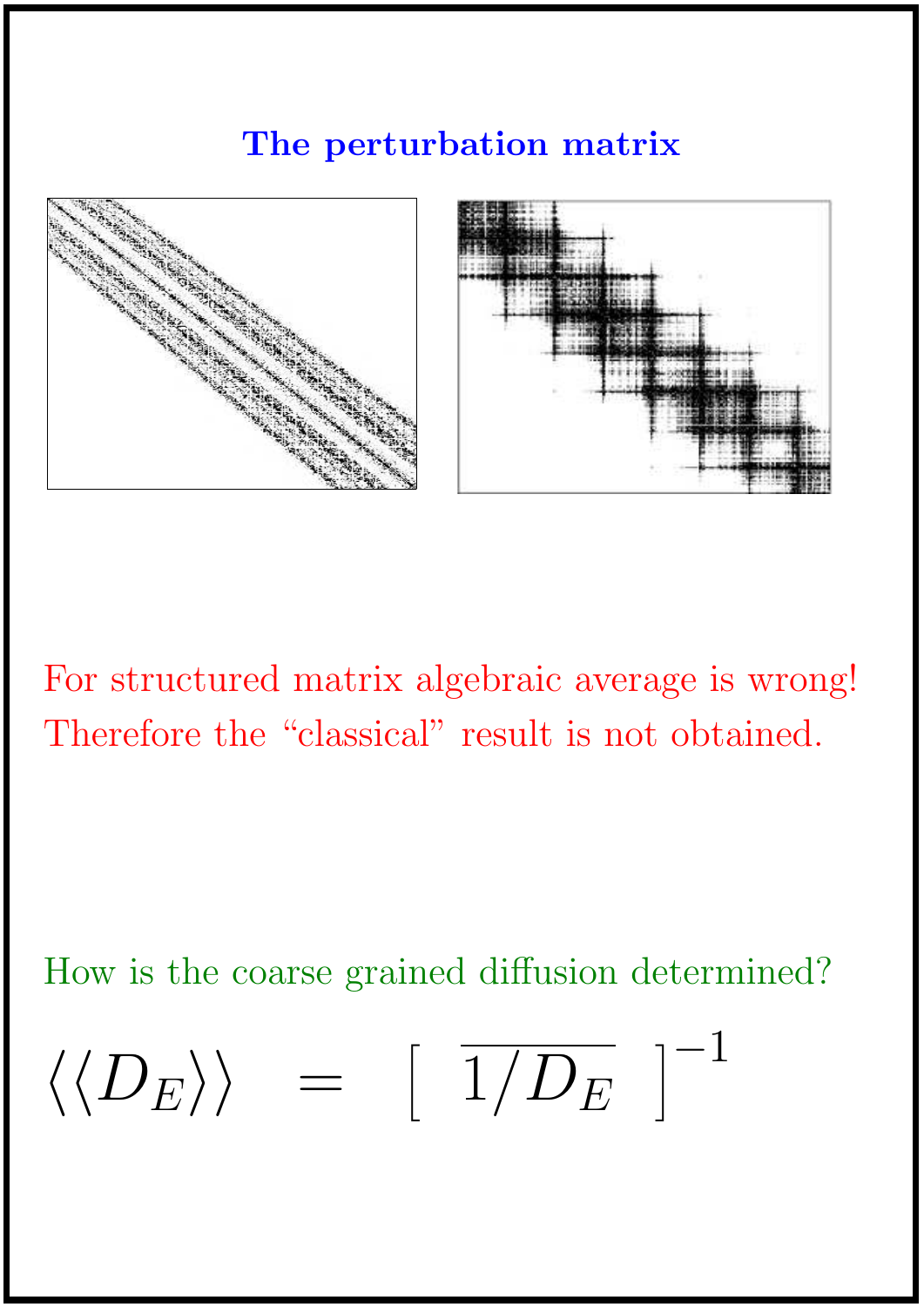

Large scale  $\mathcal{O}(\hbar)$  structures are the fingerprints of the "non-universal" classical limit.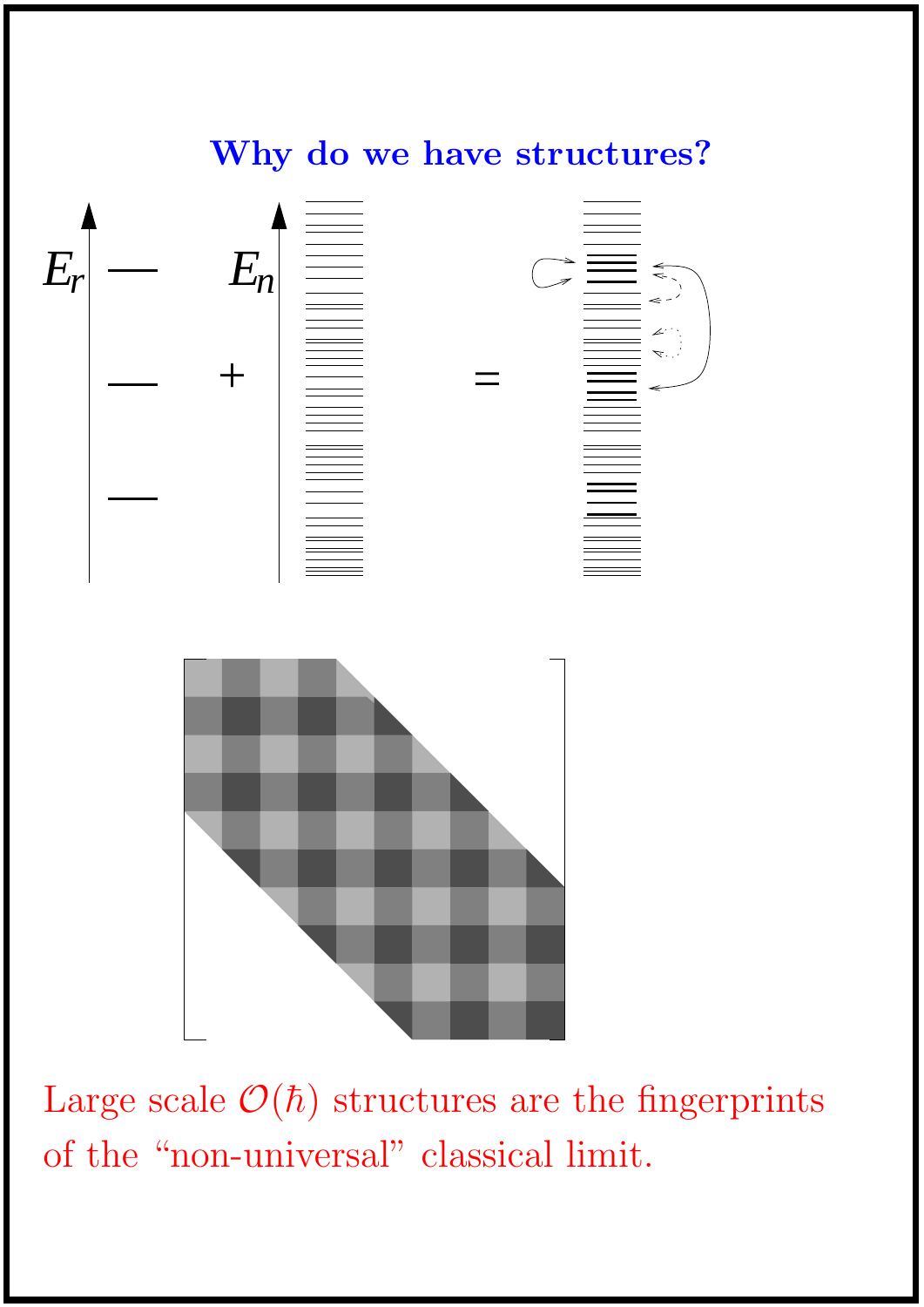### Problem No.2 - multi mode conductance



The total transmission  $g_T \sim 1$ 

 $L =$  perimeter of the ring  $\ell$   $\hspace{0.1cm}$  =  $\hspace{0.1cm}$  mean free path

Note:  $\frac{\ell}{L} = \left(\frac{1}{1-\ell}\right)$  $1-g_T$  $\setminus$ 

$$
G_{\text{\tiny{Landauer}}} = \frac{e^2}{2\pi\hbar} \mathrel{{\mathcal M}} g_{cl}
$$

$$
G_{\text{Drude}} = \frac{e^2}{2\pi\hbar} \mathcal{M} \left(\frac{g_{cl}}{1 - g_{cl}}\right)
$$

Necessary condition for QCC:

$$
\left(\tfrac{1}{1-g_{cl}}\right) \ll \mathcal{M}
$$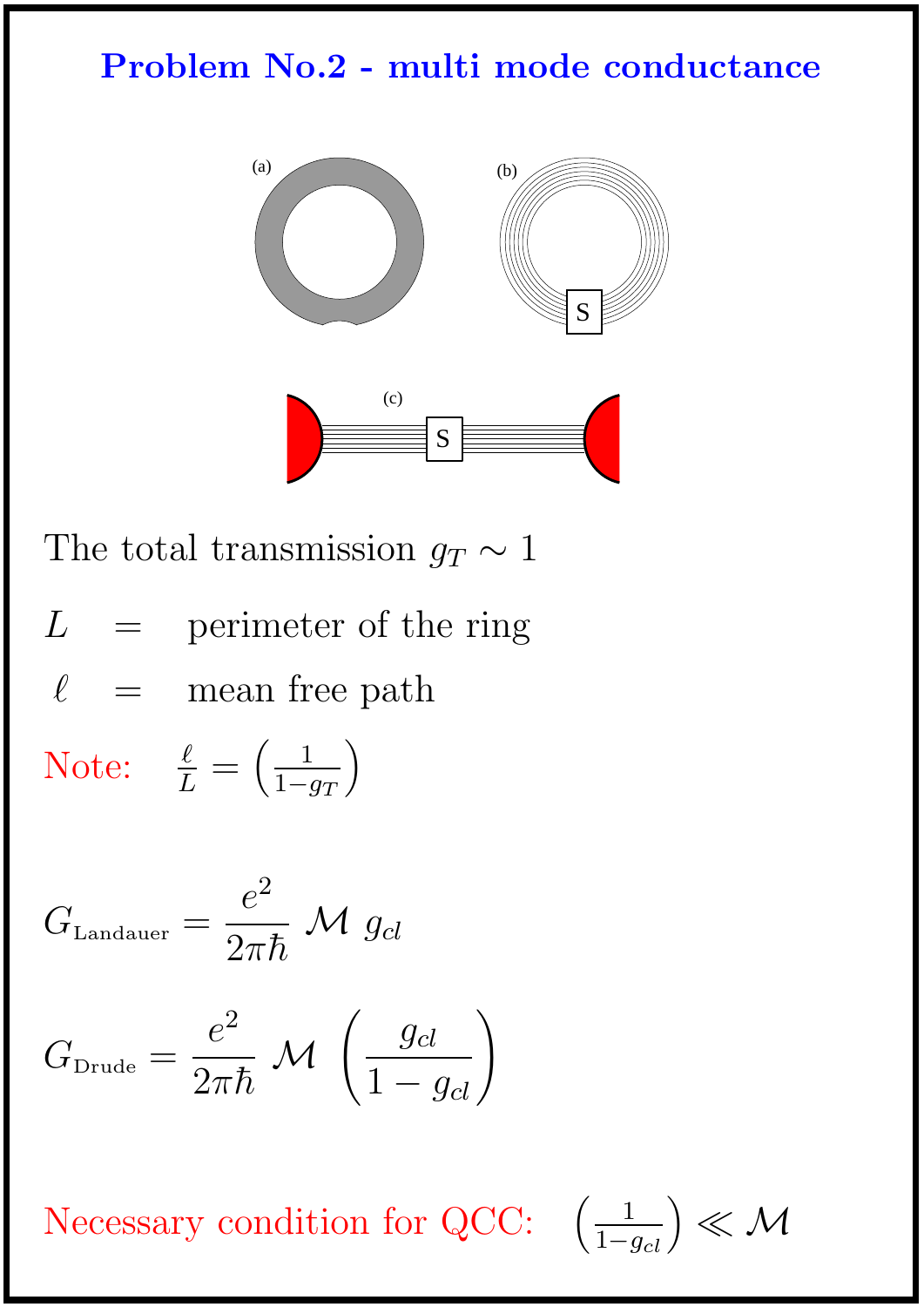#### Digression: The "classical" result

### Single mode versions:

 $G_{\text{\tiny{Landauer}}} =$  $e^2$  $2\pi\hbar$  $g_{cl}$  $G =$  $e^2$  $2\pi\hbar$  $\left(\frac{g_{cl}}{1 - g_{cl}}\right)$ 

### Multimode versions:

 $g =$  $\int g^R$   $g^T$  $g^T$   $g^R$  $\setminus$ 

$$
G_{\text{Landauer}} = \frac{e^2}{2\pi\hbar} \sum_{n,m} g_{nm}^T
$$

$$
G = \frac{e^2}{2\pi\hbar} \sum_{nm} \left[ 2g^T / (1 - g^T + g^R) \right]_{nm}
$$

#### [D.C. and Etzioni, JPA 2005]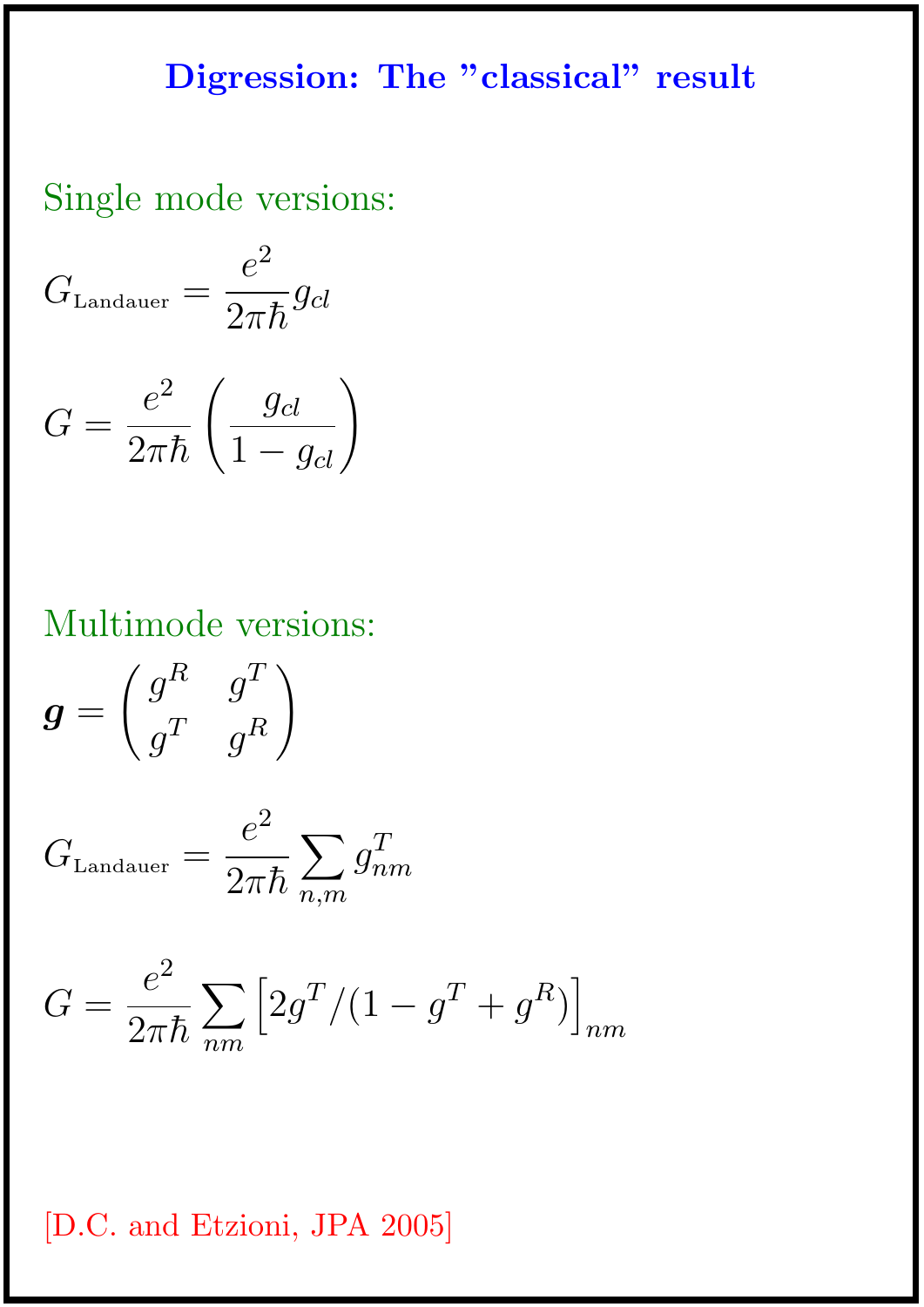#### **Eigenstates**

 $a \equiv$  mode index = 1,  $\cdots$ , M

The eigenfunctions of the ring  $|\psi\rangle = \sum$  $\overline{a}$  $A_a\sin(kx+\varphi_a)\otimes|a\rangle$ 

For a given  $g_T$  we find:  $(k_n, \varphi_a^{(n)}, A_a^{(n)})$   $n =$  level index



 $\mathcal{M} = 50$  bonds of length  $L_a \sim 1$  each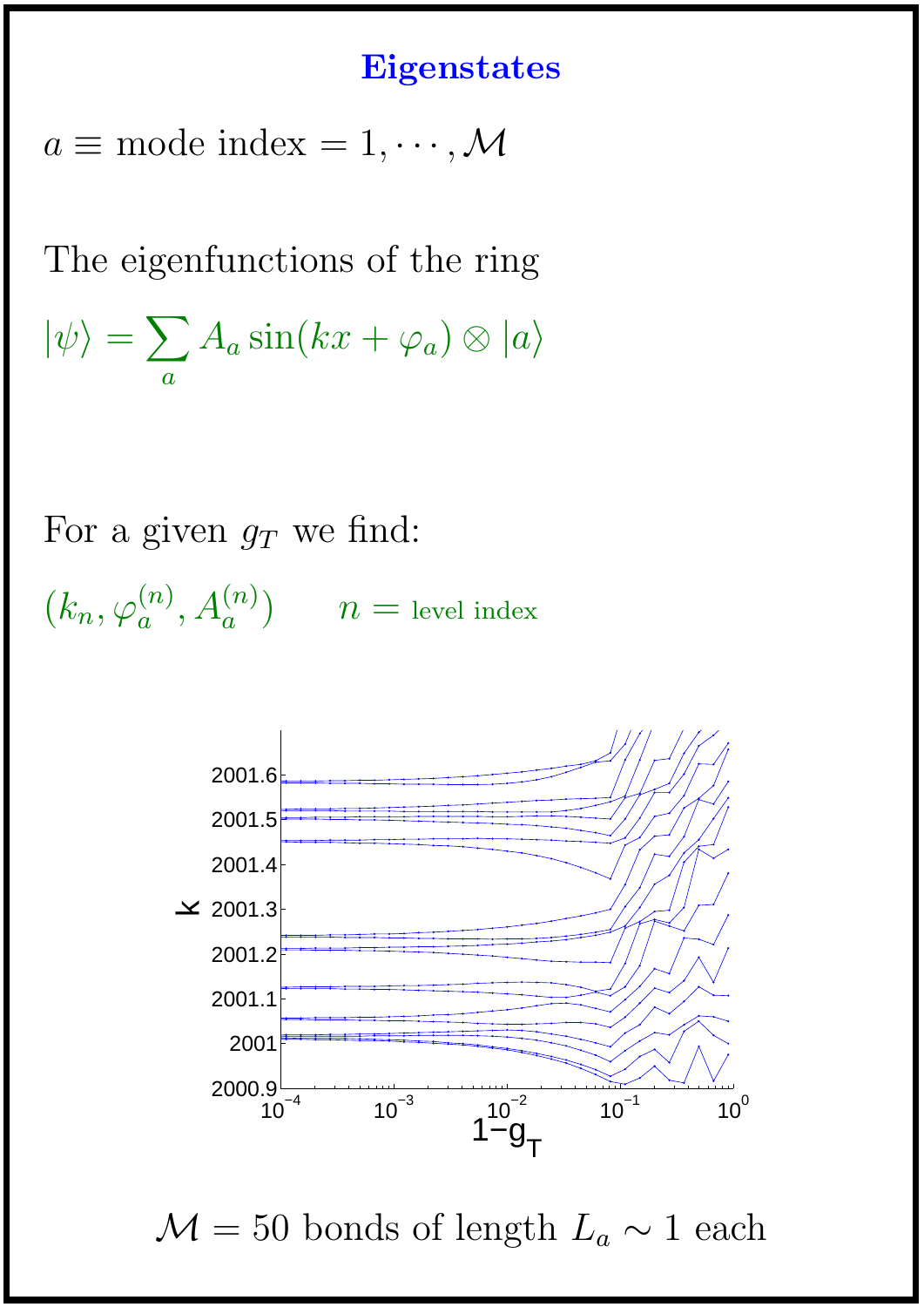#### Lack of quantum ergodicity

Participation ratio

$$
PR \equiv \left[ \sum_{a} \left( \frac{L_a}{2} A_a^2 \right)^2 \right]^{-1} = \begin{cases} 1 & \text{Localized} \\ \mathcal{M} & \text{Uniform} \end{cases}
$$



 $PR \approx 1 + \frac{1}{3}(1 - g_T)\mathcal{M}$ 

The non-trivial ballistic regime:

 $1/M \ll (1 - g_T) \ll 1$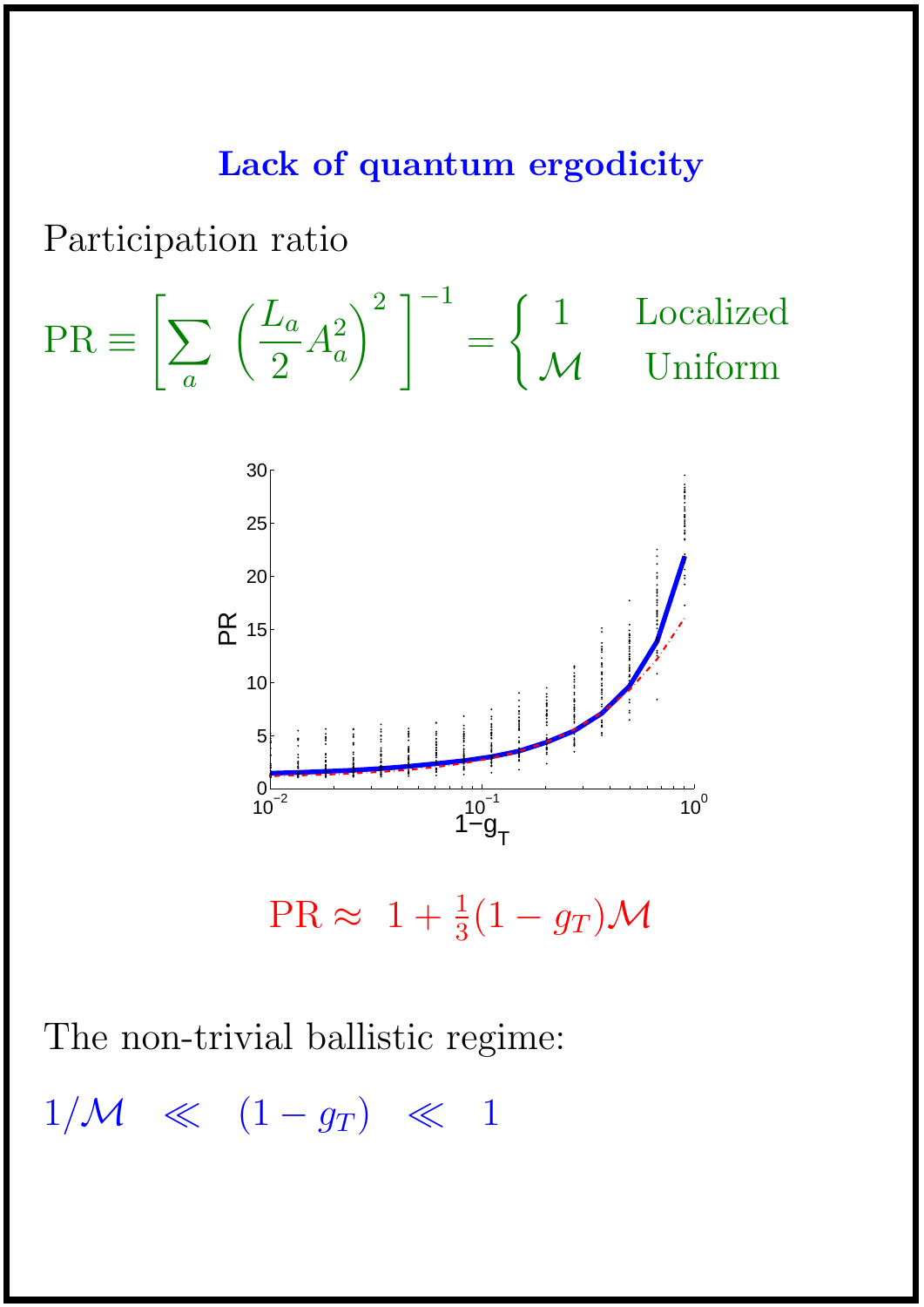#### The perturbation matrix

The current operator:

 $\hat{\mathcal{I}} = e\hat{v} \delta(\hat{x} - x_0)$ ) (symmetrized)

Its matrix elements:

 $\mathcal{I}_{nm}$   $\ \approx\ -iev_{\rm F}\sum$  $\overline{a}$ 1 2  $\mathsf{A}_a^{(n)}$  $_{a}^{(n)}\mathsf{A}_{a}^{(m)}$  $_{a}^{(m)}\sin(\varphi_{a}^{(n)}% )\cdot\sin\left( \frac{\pi\cdot\log\left( \frac{a_{1}}{a}\right) }{b_{a}^{(n)}+b_{a}^{(n)}\right) }=0\text{.} \label{eq-qt:lim}$  $\mathcal{L}^{(n)}_a-\varphi^{(m)}_a$  $\genfrac(){0cm}{0}{(m)}{a}$ 

### Small PR implies sparsity of  $\mathcal{I}_{nm}$

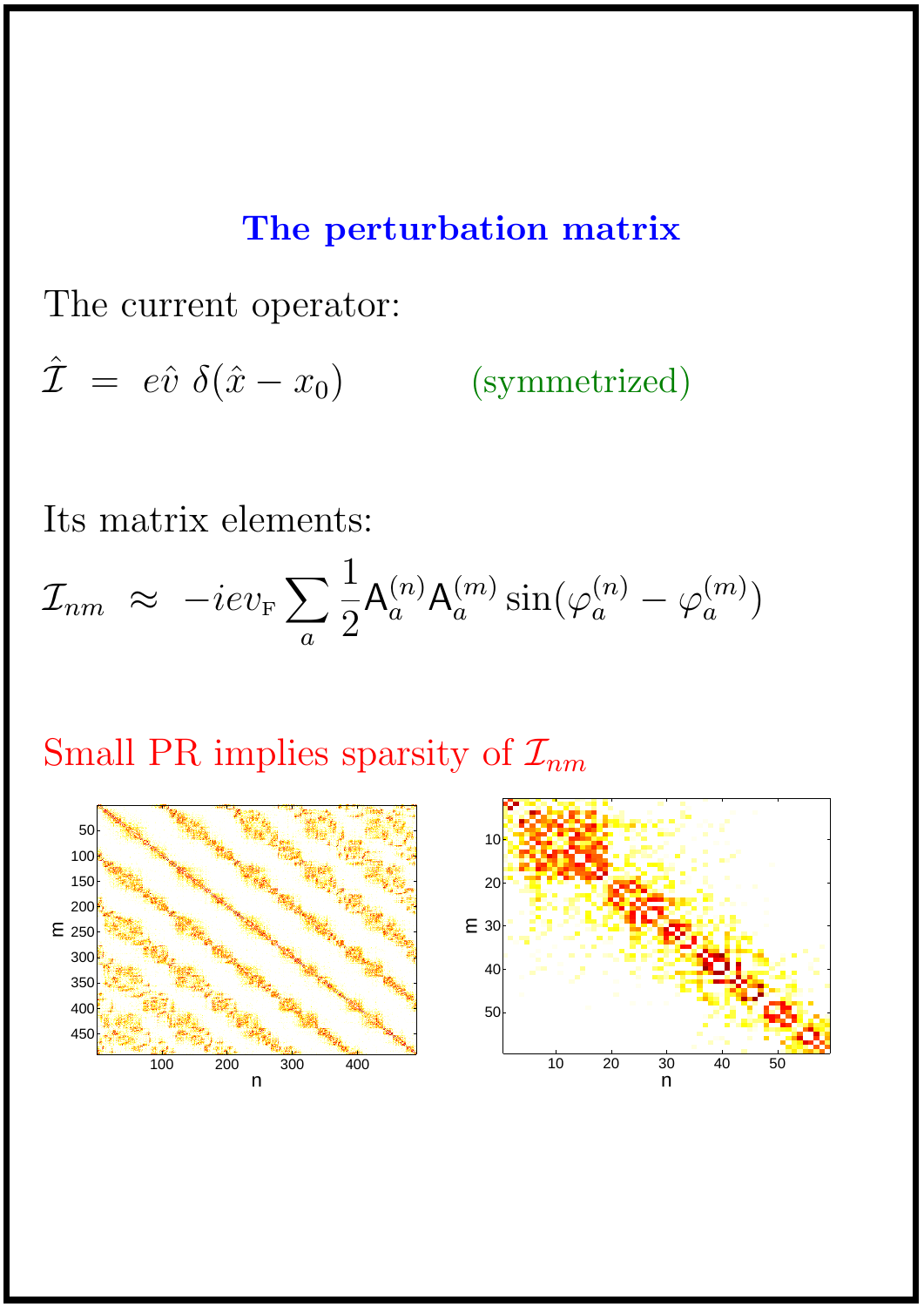### Results for the conductance





 $\Gamma/\Delta$  = dimensionless level broadening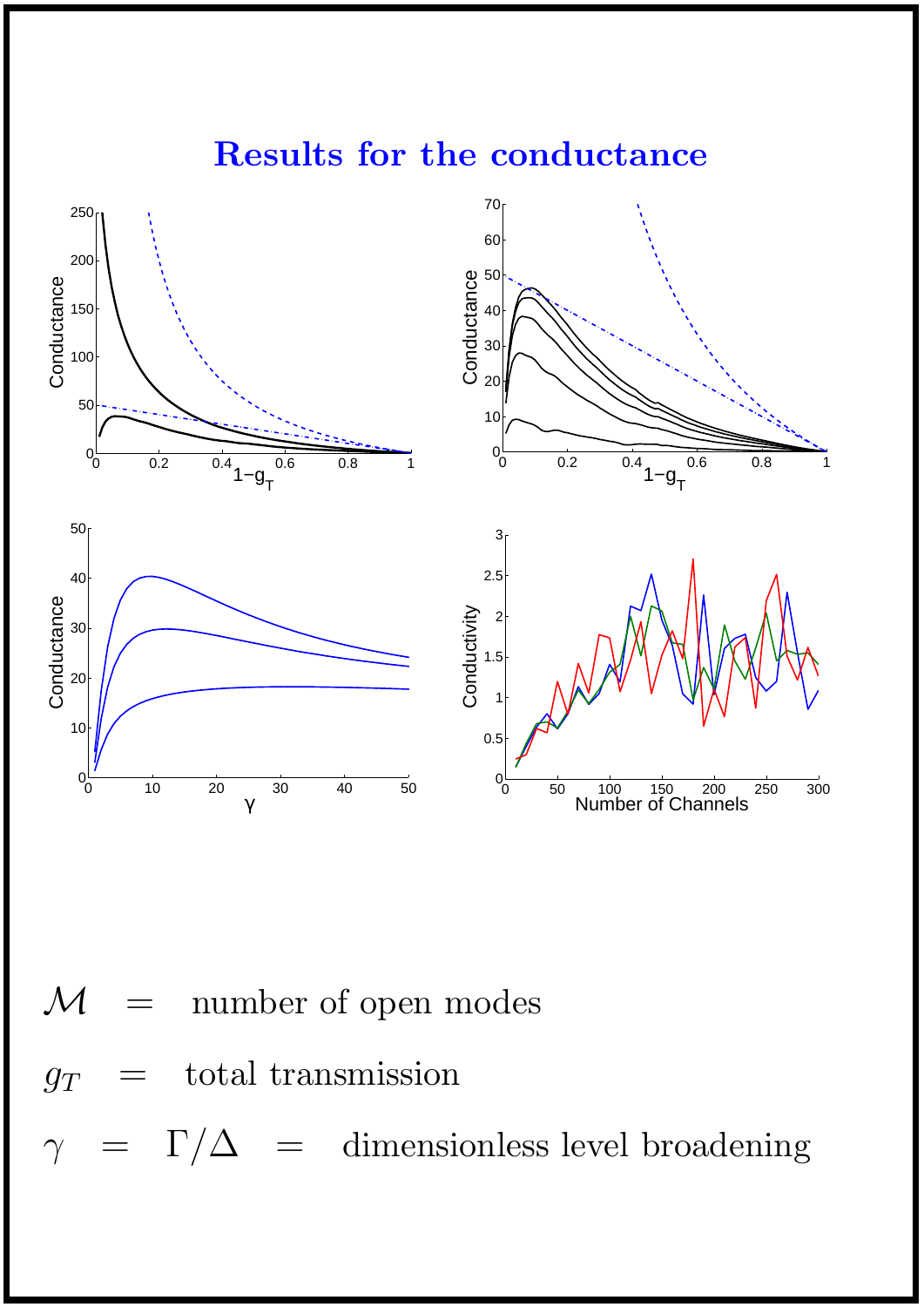# Problem No.3 - metallic grains

The Hamiltonian:

 $\mathcal{H} = \mathcal{H}_0 - X(t)\mathcal{I}$ 

 $\mathcal{H}_0 \quad \mapsto \quad \{E_n\}$  $\mathcal{I} \quad \mapsto \quad \{\mathcal{I}_{nm}\}$ 

The driving:

 $\langle X(t)X(t')\rangle = f(t-t')$  $F(\omega) = \int^{\infty}$  $-\infty$  $f(\tau) \exp(i\omega t) d\tau$ 

For example:

$$
F(\omega) = \frac{\varepsilon^2}{\omega_0} \exp\left(-\frac{|\omega|}{\omega_0}\right)
$$

Temperature  $\omega_0 = k_\text{B}T/\hbar$ We assume  $k_{\rm B}T\ll\Delta$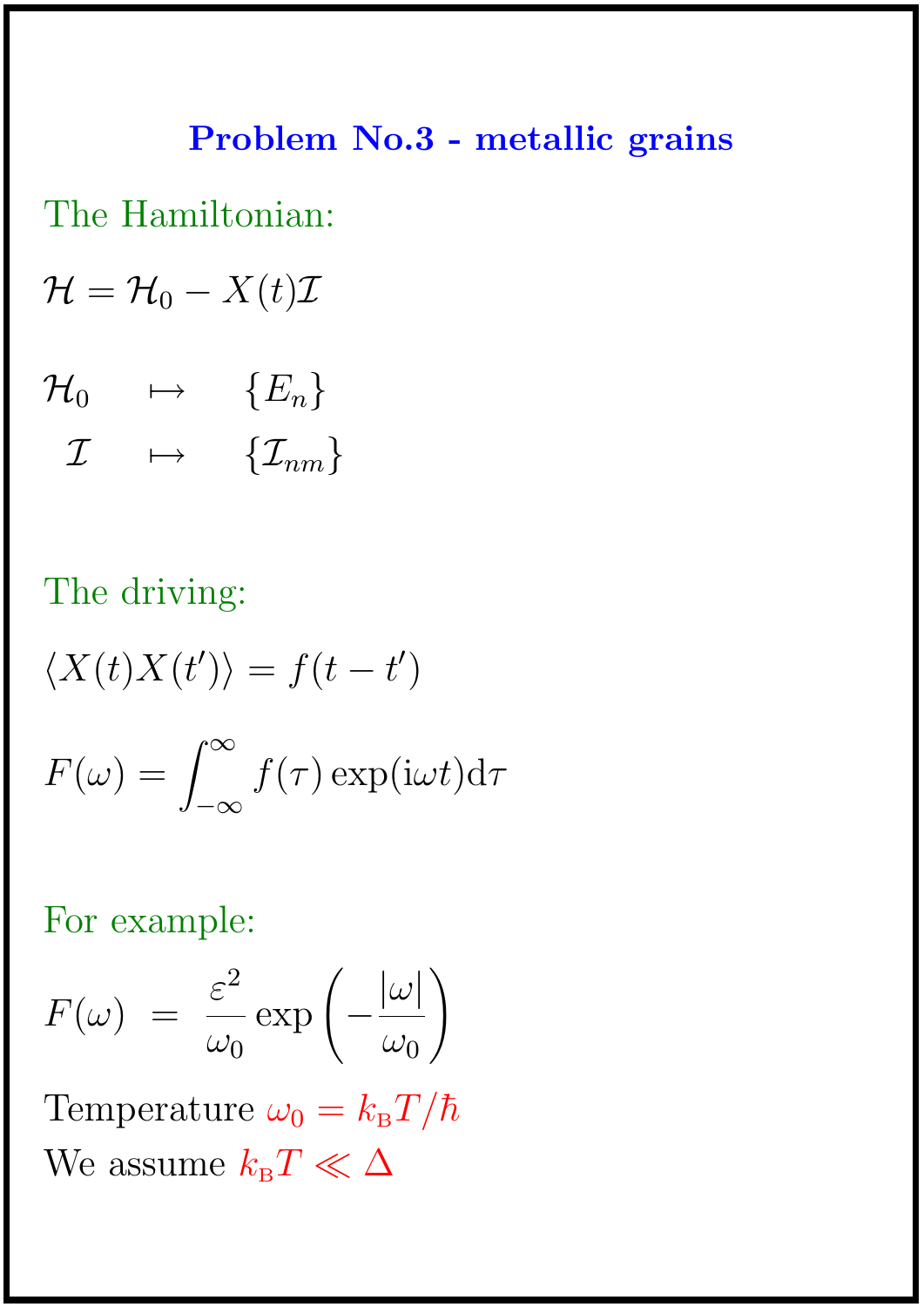### The diffusion picture

Fermi Golden rule

$$
w_{nm} = \frac{1}{\hbar^2} F\left(\frac{E_n - E_m}{\hbar}\right) |\mathcal{I}_{nm}|^2
$$

Master equation

$$
\frac{\mathrm{d}p_n}{\mathrm{d}t} = \sum_m w_{nm}(p_m - p_n)
$$

Diffusion in energy space

$$
\frac{\partial}{\partial t}p = \frac{\partial}{\partial n} \left[ D \frac{\partial}{\partial n} p \right]
$$

If the the transitions are only between neighboring levels:

$$
D=\left\langle w_{\text{n.n.}}^{-1}\right\rangle ^{-1}
$$

leading to semi-linear response:

$$
D_E = \frac{\sigma^2}{(\varrho \hbar)^3} \Big[ \int \frac{\mathrm{d} \mathbf{x} \, \mathrm{e}^{-\mathbf{x}^2/2}}{(2\pi)^{N/2} \mathbf{x}^2} \Big]^{-1} \Big[ \int_0^\infty \!\!\! \frac{P_2(\varrho \hbar \omega)}{F(\omega)} \Big]^{-1}
$$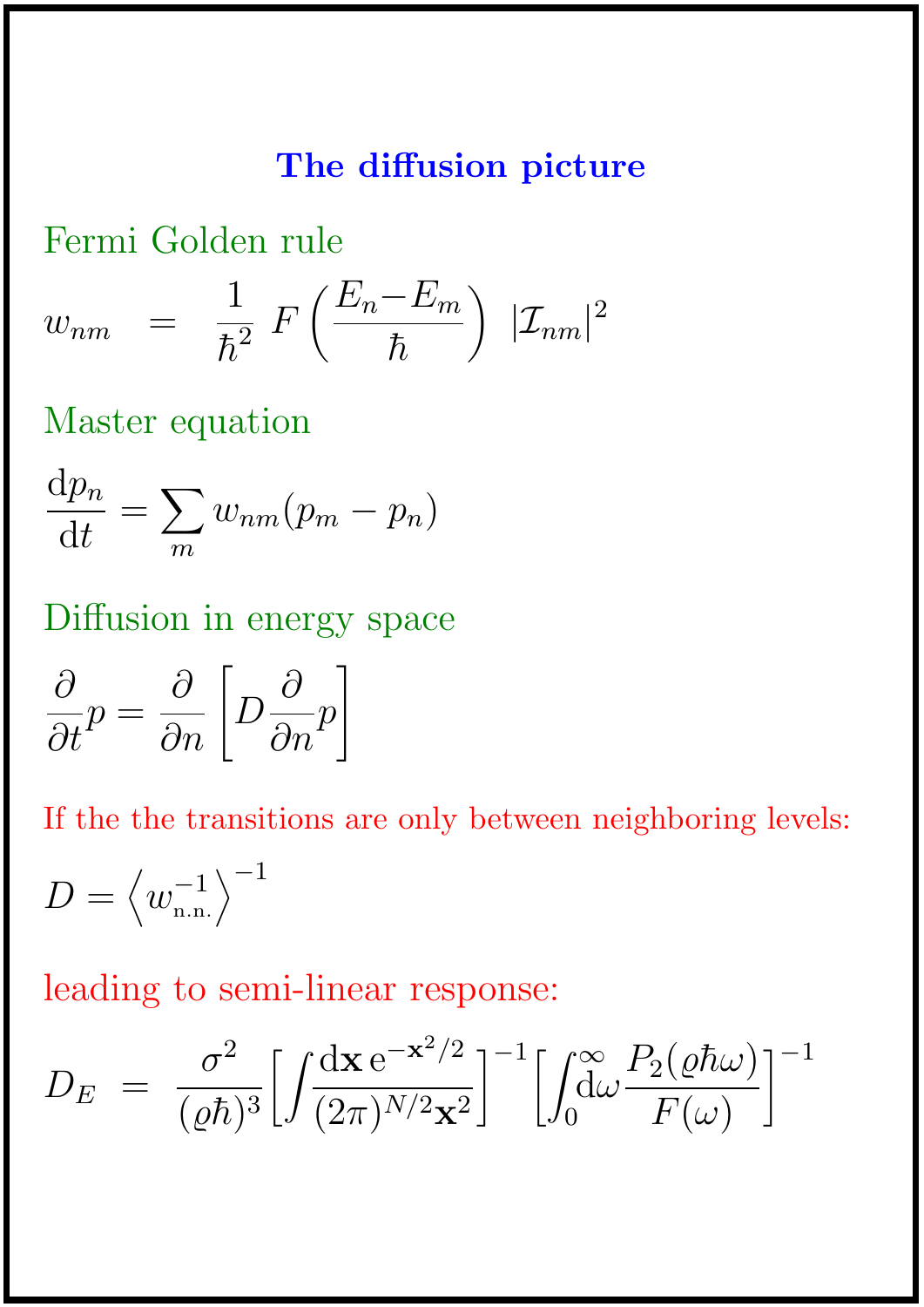#### Results of LRT and SLR

Linear response theory (LRT):  $D_E = \sigma^2 \hbar \varrho$  $\int^{\infty}$  $\overline{0}$  $\mathrm{d}\omega\,\omega^2\,R_2(\hbar\omega)F(\omega)$ 

Semi-linear response (SLR):

$$
D_E = \frac{\sigma^2}{(\varrho \hbar)^3} \Big[ \int \! \frac{\mathrm{d} \mathbf{x} \, \mathrm{e}^{-\mathbf{x}^2/2}}{(2\pi)^{N/2} \mathbf{x}^2} \Big]^{-1} \Big[ \int_0^\infty \! \frac{P_2(\varrho \hbar \omega)}{F(\omega)} \Big]^{-1}
$$

Level spacing statistics:

$$
P_2(S) \approx a_{\beta} S^{\beta} \exp(-c_{\beta} S^2) \quad \text{with } \beta = 1, 2, 4
$$

The LRT result of Gorkov and Eliashberg:

$$
D_E = C_{\beta} \sigma^2 \varepsilon^2 (\hbar \varrho)^{\beta+1} \omega_0^{\beta+2}
$$

Our SLR result (large S statistics!):

$$
D_E = \frac{\varepsilon^2 \sigma^2}{2\hbar \varrho} \frac{1}{(\hbar \varrho \omega_0)^{\beta - 1}} \exp \left[ -\frac{1}{\pi (\hbar \varrho \omega_0)^2} \right]
$$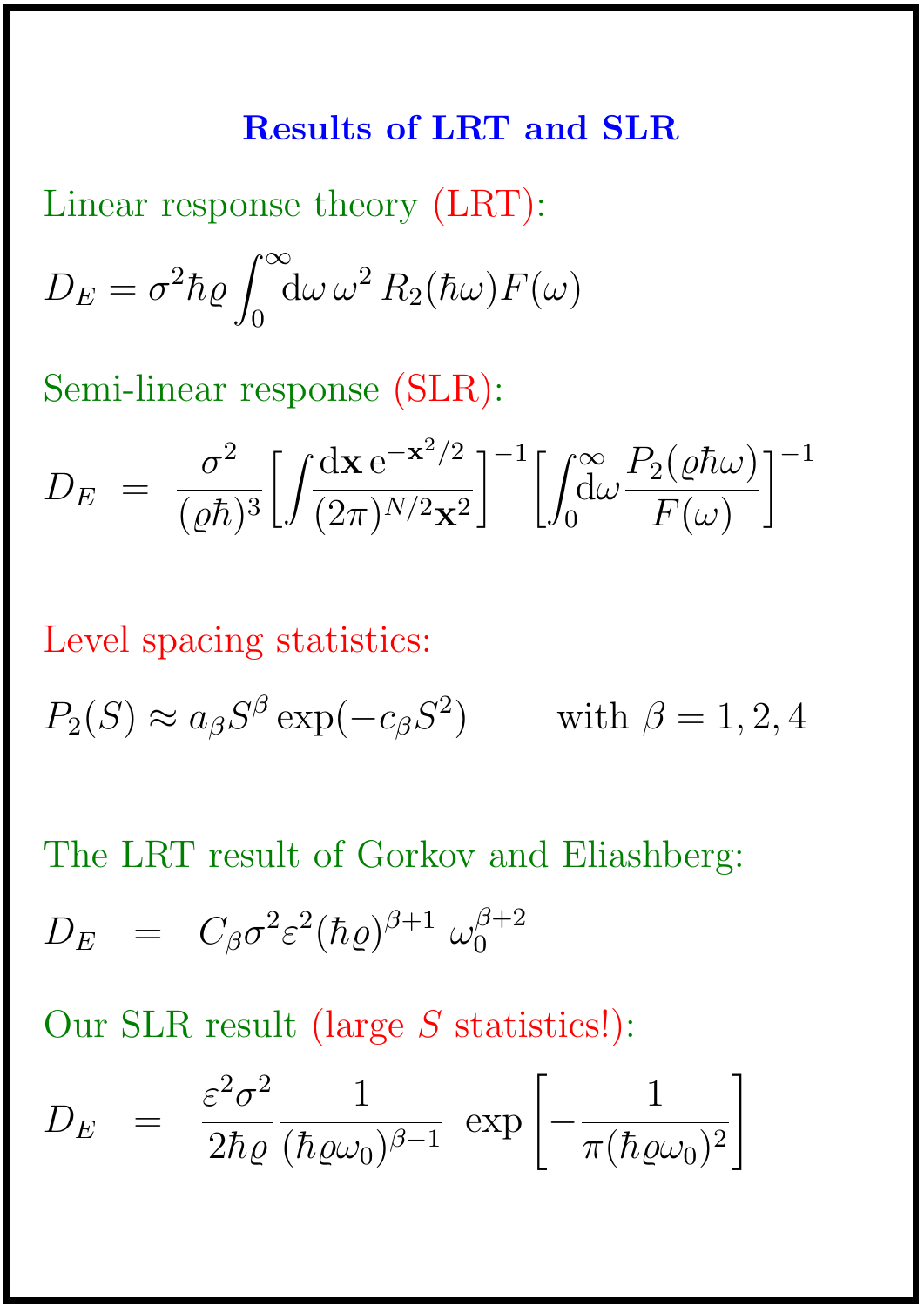#### The SLR result - details

For  $\mathcal{H} = \mathcal{H}_0 - X(t)\mathcal{I}$  we would get  $D_E = 0$ because RMT implies a non-zero probability to have a vanishingly small matrix element.

It is only in 3D that we get absorption:

$$
\mathcal{H}=\mathcal{H}_0-\sum_j X_j(t) \mathcal{I}^j
$$

with

$$
\langle X_i(t)X_j(t')\rangle = \delta_{ij}f(t-t')
$$

$$
F(\omega) = \int_{-\infty}^{\infty} f(\tau) \exp(i\omega t) d\tau
$$

We have used:

$$
F(\omega) = \frac{\varepsilon^2}{\omega_0} \exp\left(-\frac{|\omega|}{\omega_0}\right)
$$

Temperature  $\omega_0 = k_\text{B}T/\hbar$ We assume  $k_{\rm B}T\ll\Delta$